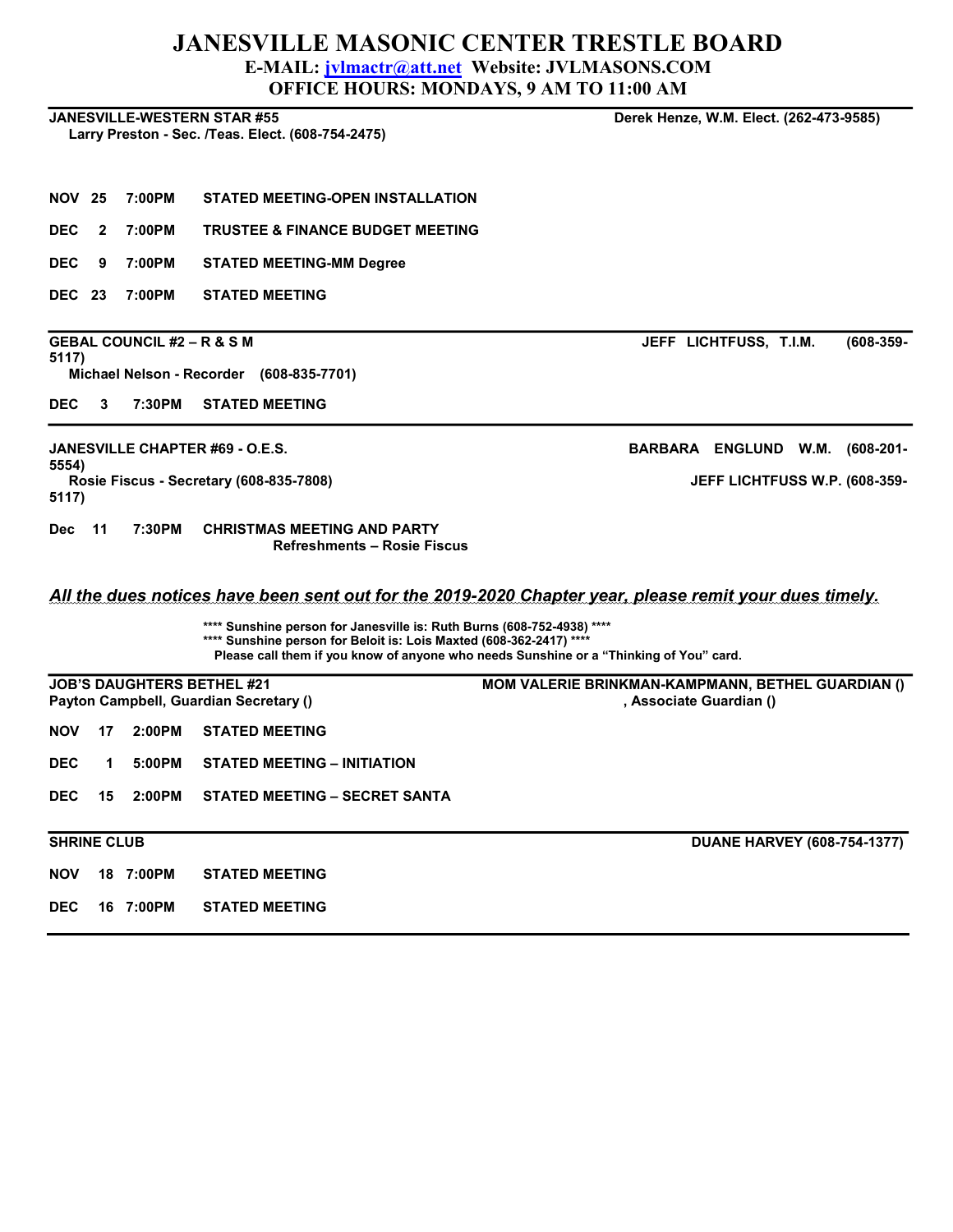|                                                                                  |                                                                                                                                                                                               |                                                                     | <b>JANESVILLE'S</b><br>E-mail: jvlmactr@ATT.NET<br>Website: jvlmasons.com<br><b>DECEMBER 2019</b> | <b>TRESTLE-BOARD DESIGNS</b>                                                         |               |                                                                             |
|----------------------------------------------------------------------------------|-----------------------------------------------------------------------------------------------------------------------------------------------------------------------------------------------|---------------------------------------------------------------------|---------------------------------------------------------------------------------------------------|--------------------------------------------------------------------------------------|---------------|-----------------------------------------------------------------------------|
| <b>SUNDAY</b>                                                                    | <b>MONDAY</b>                                                                                                                                                                                 | <b>TUESDAY</b>                                                      | <b>WEDNESDAY</b>                                                                                  | <b>THURSDAY</b>                                                                      | <b>FRIDAY</b> | <b>SATURDAY</b>                                                             |
| 1<br><b>JOB'S</b><br><b>DAUGHTERS</b><br><b>STATED</b><br><b>MEETING 5:00PM</b>  | $\overline{2}$<br><b>BLOOD DRIVE</b><br>9:30AM-2:30PM<br><b>JANESVILLE-</b><br><b>WESTERN STAR</b><br><b>TRUSTEES &amp;</b><br><b>FINANCE</b><br><b>COMMITTEE</b><br>7:00PM<br><b>MEETING</b> | 3<br><b>GEBEL</b><br><b>COUNCIL #2</b><br>7:30 PM<br><b>MEETING</b> | 4                                                                                                 | 5                                                                                    | 6             | $\overline{7}$<br>(JWS 55<br><b>PRACTICE 9 AM)</b><br>&<br><b>BREAKFAST</b> |
| 8                                                                                | 9<br><b>JANESVILLE-</b><br><b>WESTERN STAR</b><br>#55<br>7:00PM<br><b>MEETING</b>                                                                                                             | 10<br><b>AMERICAN</b><br><b>LEGION</b><br><b>MEETING</b><br>6:00PM  | 11<br>O.E.S. #69<br>7:30PM<br><b>STATED</b><br><b>MEETING</b>                                     | 12<br><b>JOB'S</b><br><b>DAUGHTERS</b><br><b>COUNCIL</b><br><b>MEETING</b><br>7:00PM | 13            | 14<br>(JWS 55<br><b>PRACTICE 9 AM)</b><br>&<br><b>BREAKFAST</b>             |
| 15<br><b>JOB'S</b><br><b>DAUGHTERS</b><br><b>STATED</b><br><b>MEETING 2:00PM</b> | 16<br><b>BLOOD DRIVE</b><br>9:30AM-2:30PM<br><b>ZOR SHRINE</b><br><b>CLUB</b><br>7:00PM                                                                                                       | 17                                                                  | 18                                                                                                | 19                                                                                   | 20            | 21<br>(JWS 55<br><b>PRACTICE 9 AM)</b><br>&<br><b>BREAKFAST</b>             |
| 22                                                                               | 23<br><b>JANESVILLE-</b><br><b>WESTERN STAR</b><br>#55<br>7:00PM<br><b>MEETING</b>                                                                                                            | 24<br><b>CHRISTMAS</b><br>EVE.                                      | 25<br><b>CHRISTMAS</b>                                                                            | 26                                                                                   | 27            | 28<br>(JWS 55<br><b>PRACTICE 9 AM)</b><br>&.<br><b>BREAKFAST</b>            |
| 29<br><b>IMAGINEERS</b><br><b>GROUP RENTAL</b><br>1PM-7PM                        | 30                                                                                                                                                                                            | 31<br><b>NEW YEARS</b><br>EVE.                                      |                                                                                                   |                                                                                      |               |                                                                             |
|                                                                                  |                                                                                                                                                                                               |                                                                     |                                                                                                   |                                                                                      |               |                                                                             |

Mondays: - have coffee and conversation at 9:00 AM to whenever. Everyone is welcome. Maybe we could get enough to have some card games or a game of pool going. Also, workday around building, cleaning and sprucing up things. All are welcome to come.

AMERICAN RED CROSS BLOOD DRIVE: The Trustees are providing our building to the American Red Cross as a courtesy to the community and the American Red Cross. The American Red Cross will be holding a monthly Blood Drive every third Monday of the month from 9:30 am to 2:30 pm. Please help support them. Walk-ins are welcome but appointments are best. Appointments can be made through the jvlmasons.com website and clicking on the Red Cross icon or by going to redcross.org. The next Blood Drives will be November 18 and December 2. NOTE: DECEMBER 2 IS ON THE FIRST MONDAY AS THE REGULAR THIRD MONDAY WAS CANCELLED FOR DECEMBER. Help! Help! Help is needed from all orders to just be in the building if a special need may arise. One to two hours each Blood Drive to supplement other the other lodge members that are helping. PLEASE SUPPORT YOUR LODGE AND THE MASONIC CENTER.